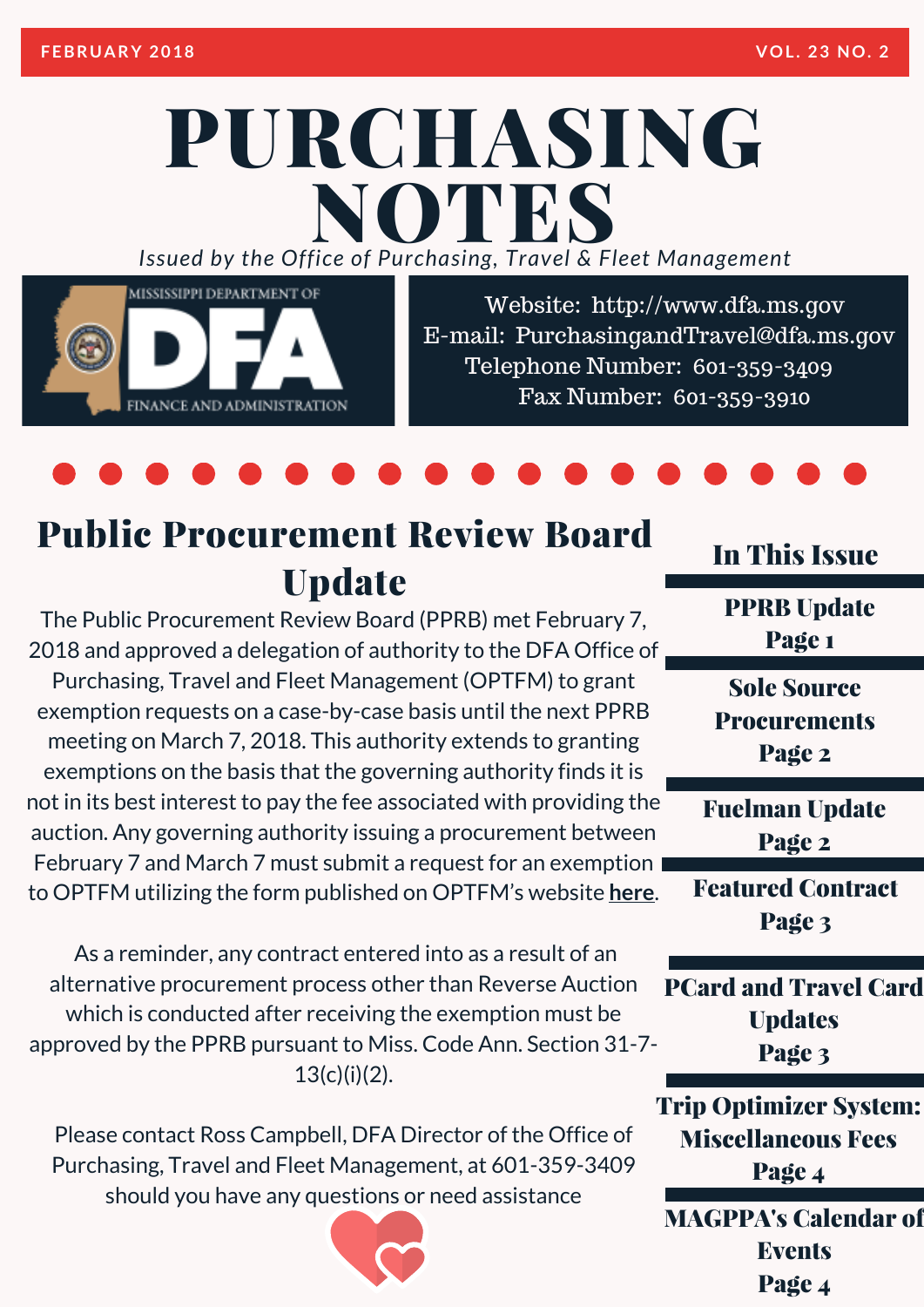Please

**Pleasember** 

### Universities and Sole Source Procurements

All Universities procuring commodities via a sole source procurement should follow all guidelines as defined in the Procurement Manual. Section 3.109.2 of the Procurement Manual speaks to this process. The last paragraph of this section, as written below, states that all Universities must attach proof of purchase of the item that was sole sourced in MAGIC. It is imperative that those purchasing for Universities remember this **last step** in a Sole Source Procurement.

#### **3.109.02Conditions forUseofSole-Source/ResearchProcurement(s):**

Following the approved purchase, per Section  $31-7-13$  (m)(viii), Mississippi Code of 1972, Annotated, the executive head of the state agency, or his designees, shall file with the Department of Finance and Administration, documentation of the purchase, including a description of the commodity purchased, the purchase price thereof and the source fromwhomit was purchased when submitting the applicable payment request as more particularly prescribed in the DFAMAAPP Manual. In the case of Institutions of Higher Learning, this can be done by adding an attachment to the university's previously approved P1 request.

## Updated Fuelman Information

The Atlanta Processing Center for Fuelman Card mailed payments is closing. Therefore the remit to address on your statement has been changed.

#### *PaymentsshouldbemailedtoP.O.Box70887,Charlotte,NC28272-0887*

Please change the remit to address in your payable system and please include the remittance coupon with your payment in order to ensure timely application of the payment to your account.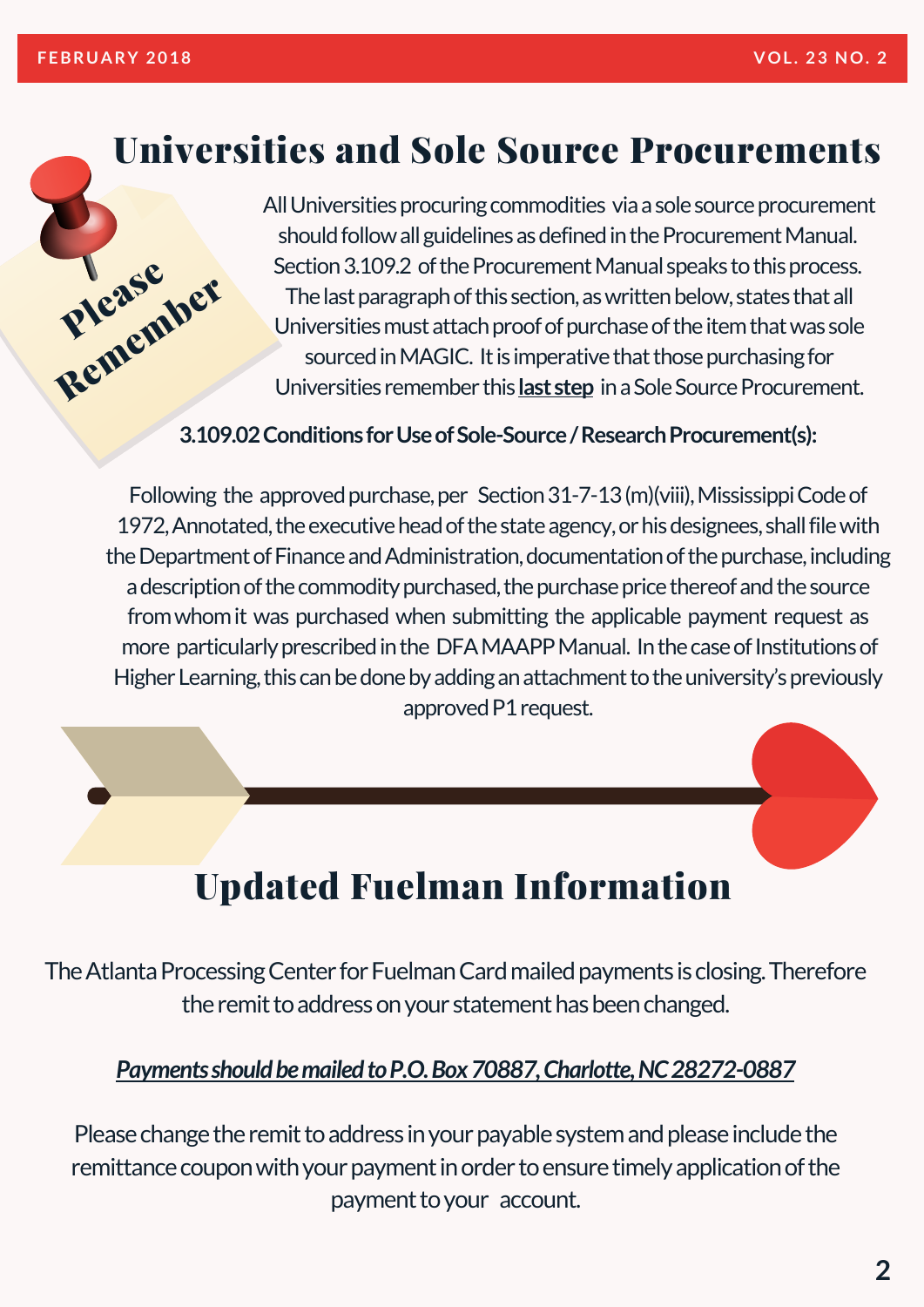#### Featured Contract: Automotive Batteries

Type of contract: Competitive

Dates of Contract: February 1, 2018 through January 31, 2019

Vendors on Contract: 1

Vendor: Battery Sales and Service

State Contract Number: [8200003231](https://www.ms.gov/dfa/contract_bid_search/Contract)

#### Travel Card Program Coordinator Information Needed

Our current email list for travel card program coordinators has contact information that is no longer accurate and we need your help to ensure that we have the correct information on file. If you are a travel card program coordinator or alternate program coordinator, please complete the form located at this link: http://www.dfa.ms.gov/media/15 [67/travelcardprogramcoordinator](http://www.dfa.ms.gov/media/1567/travelcardprogramcoordinatordesignation.pdf) designation.pdf and send it back to Candice Hay at candice.hay@dfa.ms.gov by March 1, 2018. Thank you so much for your assistance in this matter.

Contract Analyst: Billy Beard

Contract link: [https://www.ms.gov/dfa/contract\\_bid\\_s](https://www.ms.gov/dfa/contract_bid_search/Contract) earch/Contract

Contract Spend: \$152,491.08



Candice Hay's contact information has been updated. If you would like to reach Candice for any Travel related needs, please feel free to contact her at her new phone number:

**601-359-5099**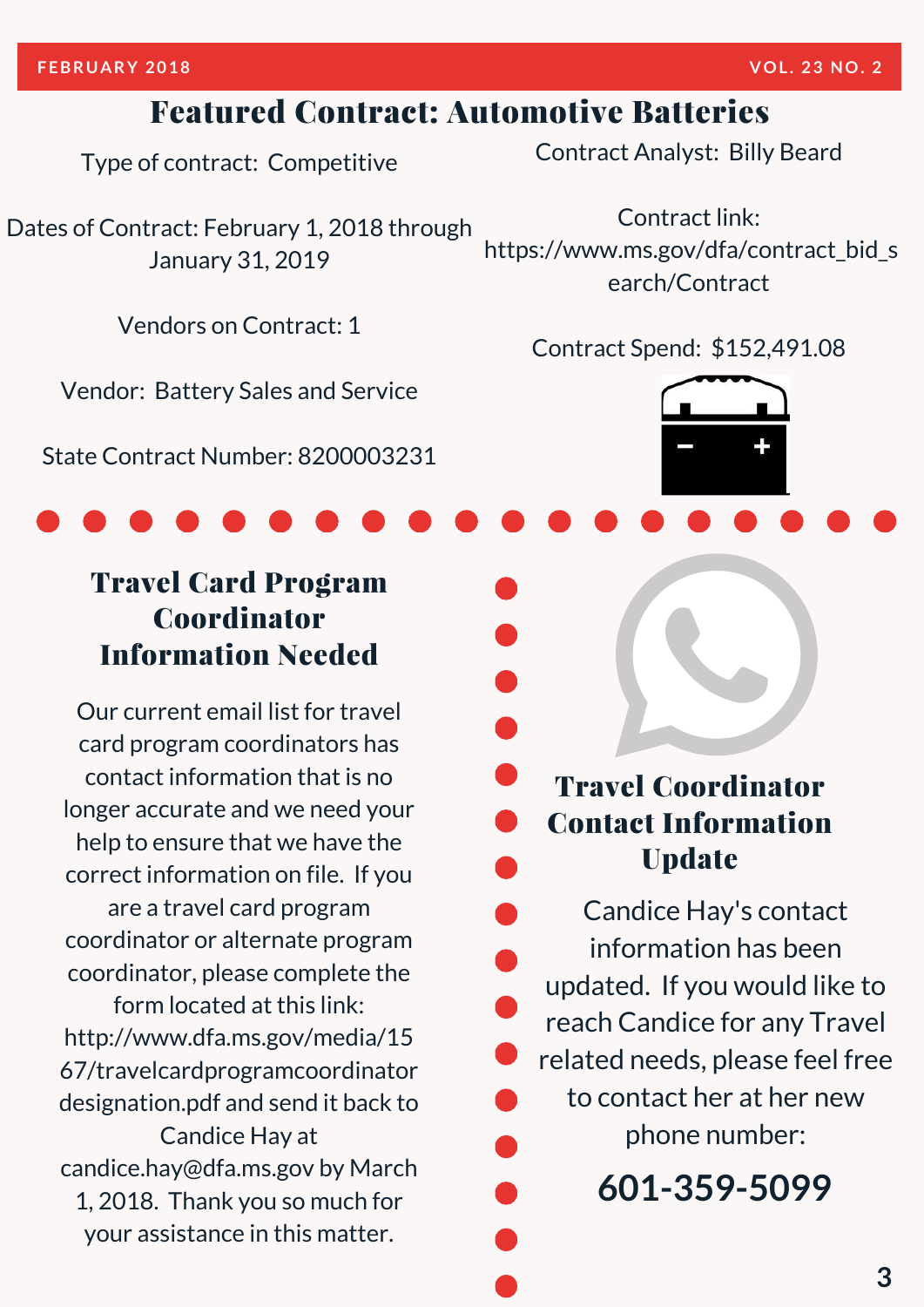### Trip Optimizer System: Miscellaneous Fees

When completing the TripOptimizer to determine the least expensive mode of transportation for approved travel, please be mindful of the expenses that are allowable in the miscellaneous fees field. Expenses that are not captured in the input variables that would be incurred during a typical trip can be accounted for in the miscellaneous fees field. In instances of which a personal form of payment is utilized to cover the costs of a rental vehicle, any added fees for utilizing that form of payment should be placed in this field. Other examples of allowable expenses are but not limited to: sales tax, motor vehicle tax, taxi/lyft/uber fares/fees (to and from rental car locations), parking garage fees, and toll fees.

If the miscellaneous fees field is utilized, all supporting documentation of those costs should always be provided.

\*\* Please Note: 1 Trip = 1 Trip Optimizer System Calculator Spreadsheet\*\*



Multiple trips should not be combined to one spreadsheet. Each spreadsheet should be completed with each trip's specific information such as mileage and trip dates.